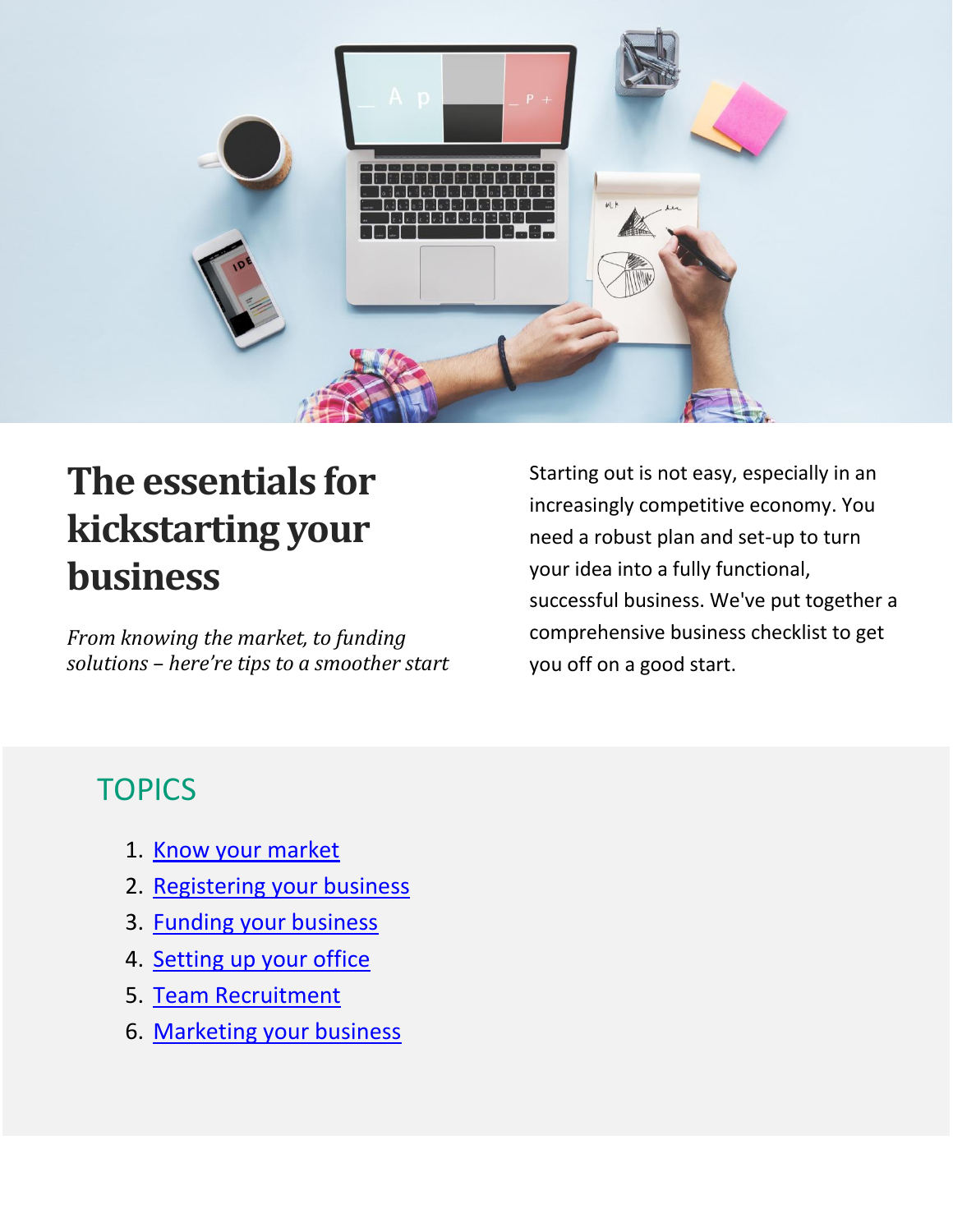#### <span id="page-1-0"></span>1. Know Your Market

Conducting research on the market and what you're offering is key to selecting a sound business idea and expanding it into a comprehensive business plan. What you need to first think about is what market gap you want your business to fill. For starters, check out the [top 3 most profitable businesses to start in Singapore.](http://www.starhub.com/business/resources/blog/3-most-profitable-businesses-to-start-in-singapore.html)

For a sense of whether the product or service is suitable, test your idea against this list:

- **Market size**: the bigger, the better, especially if you're targeting Singapore for a start. If you're looking to fill a niche, consider the viability of expanding overseas to increase your market size.
- **Consumer need**: does your product or service fill an urgent consumer need, or is it merely a want?
- **Speed to market**: as a rule of thumb, the faster you can get your product or service launched, the better, especially if it is a relatively new and untapped market.
- **Uniqueness**: how differentiated is your product against the existing competitors in the market?
- **Product lifespan**: is your product or service a one-time purchase? Are there expansions or packages that you can sell to your loyal, returning consumers?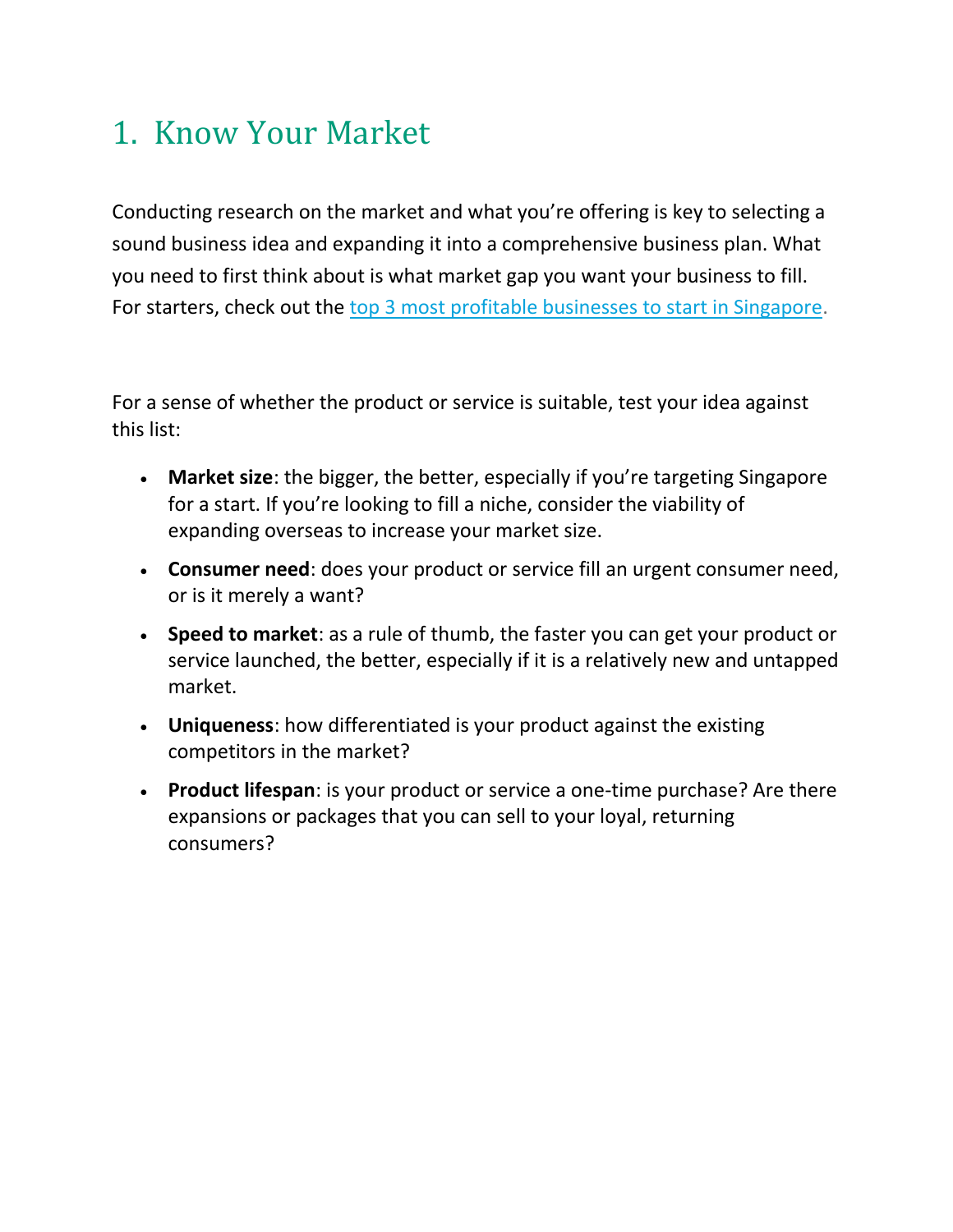## <span id="page-2-0"></span>2. Registering Your Business

Once you've set your mind on the market to enter, you should then decide on a [business ownership model](https://www.acra.gov.sg/components/wireframes/howToGuidesChapters.aspx?pageid=1755#1757) – the most common being a Private Limited Company.

You'll then have to file for business registration. Come up with a unique and identifiable name for your company, to increase the chances that the name will be approved.

Once you have your name in place, you can start [laying the groundwork](http://www.starhub.com/business/resources/blog/kickstarting-a-successful-business-101.html) for your company. To take the load off the daily operations, make use of [HR software](http://www.starhub.com/business/products-and-services/mobilizing-my-business/smartbusiness/smartbusiness-saas/ehrm/overview.html)  [tools](http://www.starhub.com/business/products-and-services/mobilizing-my-business/smartbusiness/smartbusiness-saas/ehrm/overview.html) to help you manage the mandatories like company payroll.

Before going into financial matters, you need to set up a corporate bank account. [Choose the right banking partner](http://www.starhub.com/business/resources/blog/money-matters-value-for-money-banking-services.html) that can offer the banking services you need.

Here's a list of government bodies you will be working with in the course of your business:

- **ACRA (Accounting & Corporate Regulatory Authority)** here's where you go, to generate & update your business profile
- **IRAS (Inland Revenue Authority of Singapore)** the authority for corporate tax matters
- **MOM (Ministry of Manpower)** if you're hiring foreigners, be sure to check in on the manpower policies and quota.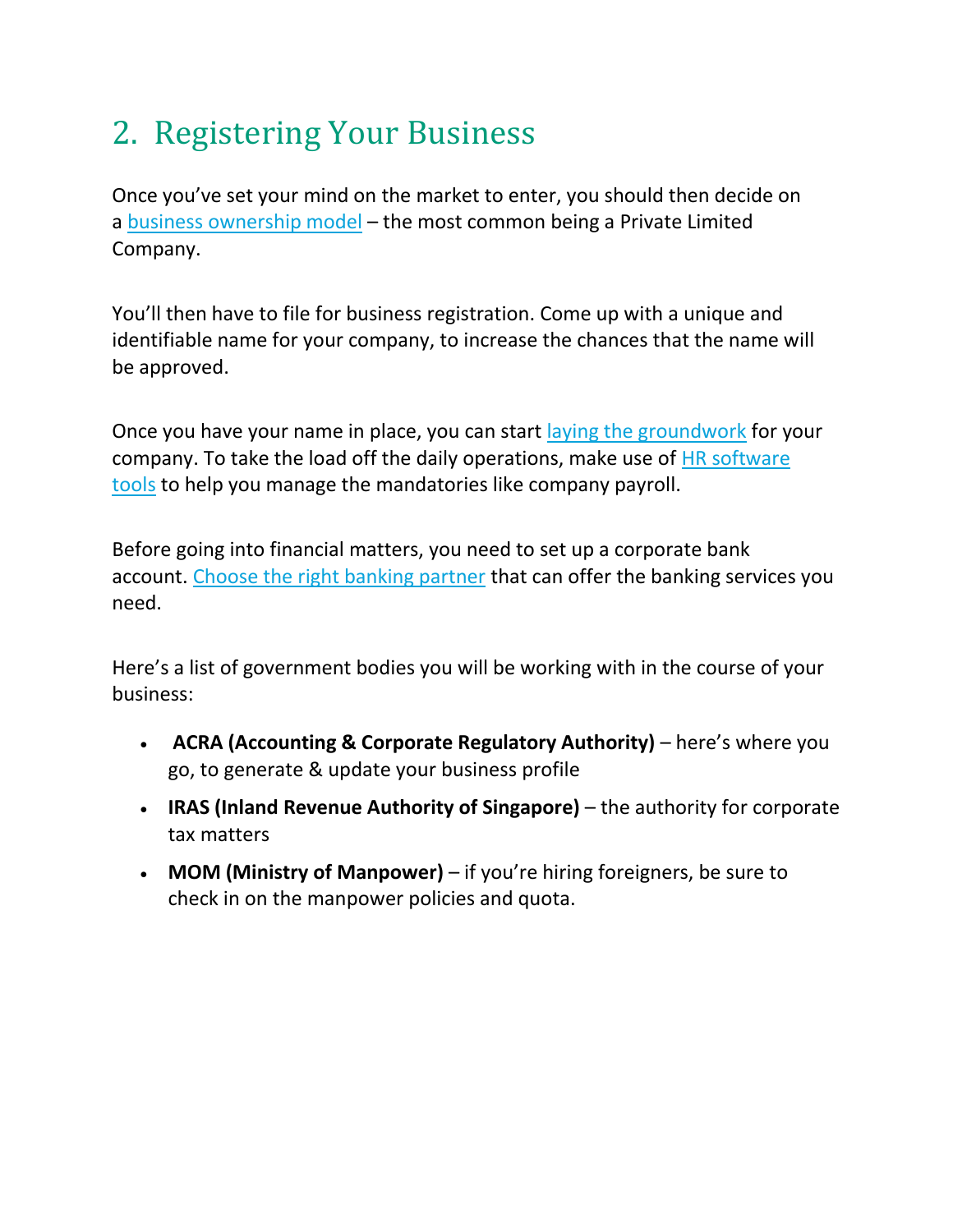### <span id="page-3-0"></span>3. Funding Your Business

While a bank loan appears as the obvious choice, you can also consider other [alternative sources](http://www.starhub.com/business/resources/blog/skip-the-bank-loans-3-alternative-funding-solutions.html)  [of funding.](http://www.starhub.com/business/resources/blog/skip-the-bank-loans-3-alternative-funding-solutions.html) A start-up typically doesn't get out of the red within the first year, and many small businesses falter because they run out of cash – use your funds carefully by [budgeting smartly.](http://www.starhub.com/business/resources/blog/5-budgeting-tips-for-start-ups.html)



#### <span id="page-3-1"></span>4. Setting Up Your Office

One of your biggest overhead costs would be rent for office space. A costeffective option is [co-working spaces,](http://www.starhub.com/business/resources/blog/are-co-working-spaces-here-to-stay.html) which provide you with a full suite of facilities and amenities.

If you decide to have your own office, here are some ways to make your space [cooler.](http://www.starhub.com/business/resources/blog/5-ways-to-make-your-office-space-cooler.html) There are offices that also integrate technology into their design – think easy projection and realistic virtual meetings — [read about it here.](http://www.starhub.com/business/resources/blog/smarter-workplace-of-tomorrow.html)

If you are an e-commerce company or rely heavily on technology, be sure to [integrate a strong IT infrastructure.](http://www.starhub.com/business/resources/blog/importance-of-a-strong-it-infrastructure.html)

Not so keen on a brick & mortar office space? Here's how you can build a [mobile](http://www.starhub.com/business/resources/blog/building-a-mobile-workforce.html)  [workforce.](http://www.starhub.com/business/resources/blog/building-a-mobile-workforce.html)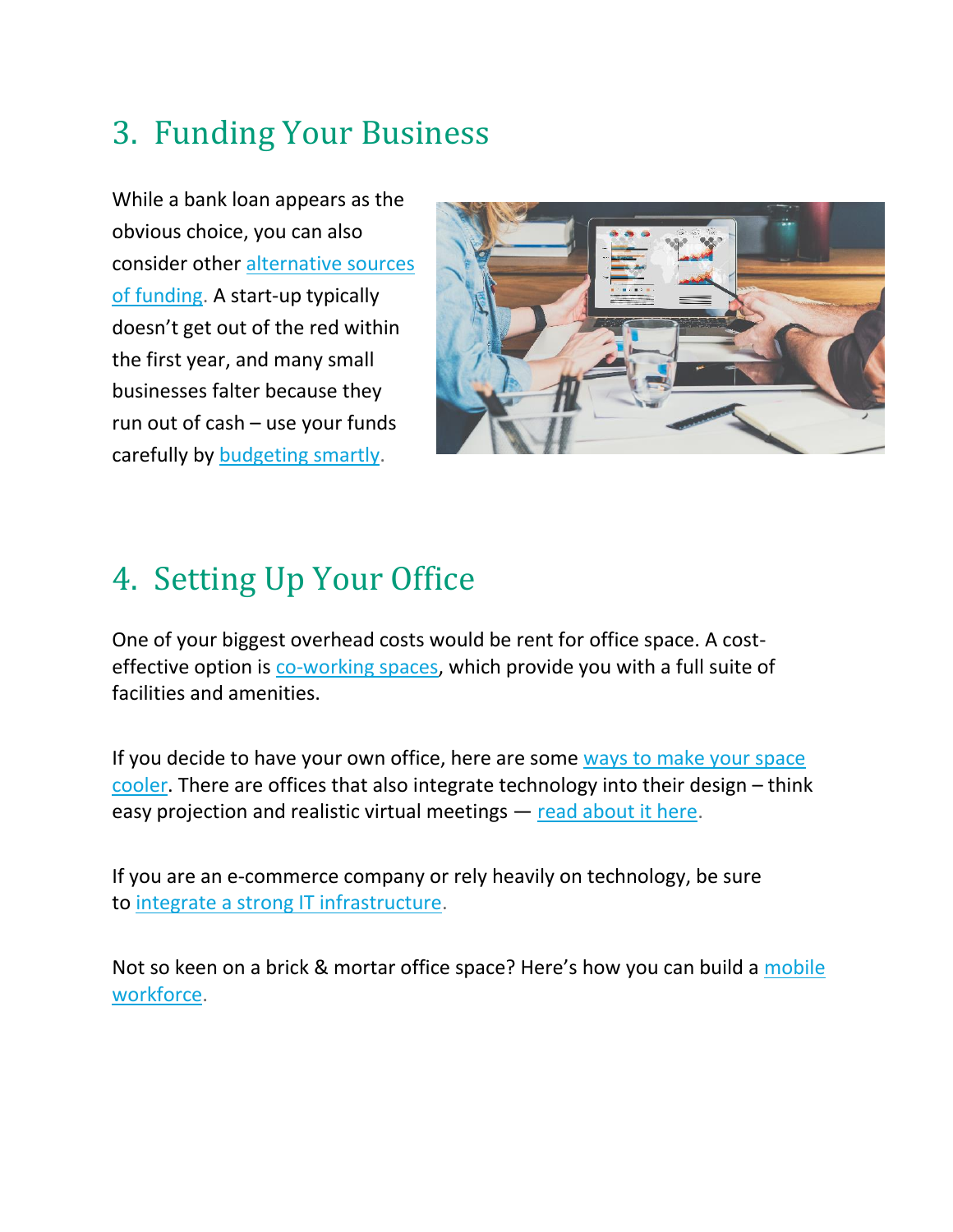#### <span id="page-4-0"></span>5. Team Recruitment

As a startup, the first few hires are especially critical. They will set the culture and tone for the future of your company. Think of hiring to build a company, not to fill a job.

Have a good balance of skill sets, traits and personalities that can complement one another. For example, if you are a highly creative individual but are as analytical, find someone who is detail-oriented and strong with numbers.

It's never easy facing challenges in winning the [race against wage pressure.](http://www.starhub.com/business/resources/blog/the-race-against-wage-pressure.html) Hire wisely and show your employees you value them.